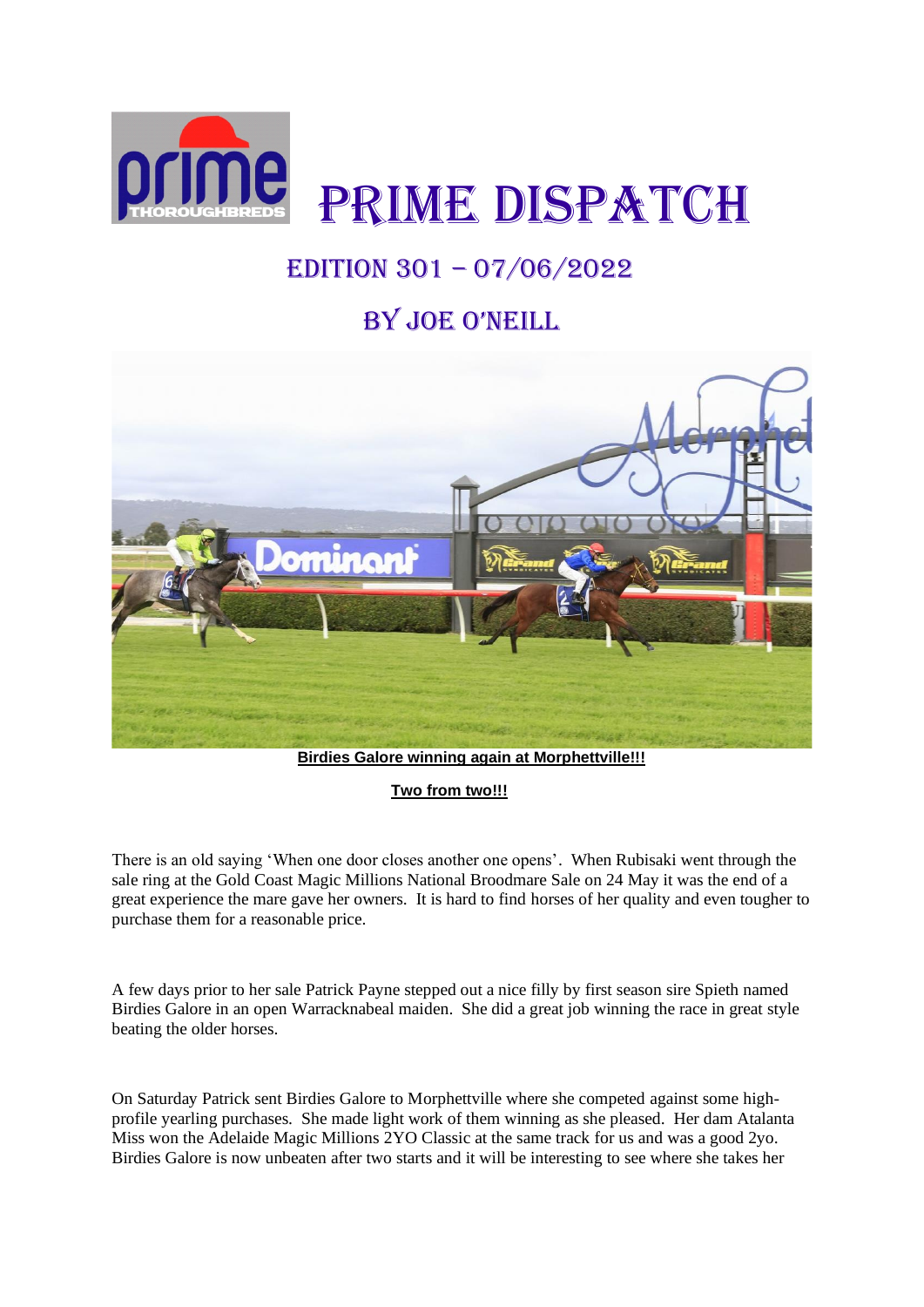owners. She is a lovely type of filly and once again we have done well with the progeny of a first season sire. Rubisaki was out of Rubick's first crop of yearlings. Let's hope history repeats itself!!!

The stakes increases announced by RVL are welcome with NSW and Victoria about on par with each other when it comes to the level of stakes on offer.

I can't wait for the Victorian Spring Carnival to start. It is a great three months of racing and will be upon us before we know it. The Sydney Spring Carnival is also great but lacks the Melbourne's depth. The week at Flemington looks amazing. Well done to both jurisdictions on raising the bar although I'm not sure about the \$10,000,000 on offer for the Golden Eagle.

I recommend if you are looking at visiting Melbourne for the Carnival you get in and book accommodation sooner rather than later. Melbourne is starting to hum which is great.

There was good news in the Sunshine State with the State Government stepping in to provide more funding. It will be interesting to see what this translates to in stakes increases.

I am treating the First and Second Season Sire's Tables with more caution than normal. The big wet in NSW and Queensland has had a big effect on the tables with some sire's performances being compromised. It will be interesting to see where the Lists sit at the end of this year once we start racing on better tracks in NSW.

I've really enjoyed the great results achieved by our athletes over the past few weeks. Jai Hindley's win in the Giro d'Italia was a remarkable performance and only the second Australian to win a Grand Tour. Jai is in top company joining Cadel Evans.

Equally as impressive was Minjee Lee winning the US Ladies Open. This is her second major with her joining the likes of Peter Thompson, Karrie Webb, Greg Norman, Jan Stephenson and David Graham as winners of more than one major. She is quite a player.

I was pleased to see Australia play its 'A' team in the 20 over international against Sri Lanka overnight. The Australian's smashed the Sri Lankan side. All too often we see the 'B' side playing in these games which in my opinion devalues our National standing in the sport.

I'm not a soccer fan but woke up to follow the fortunes of the Socceroos against UAE this morning. Congratulations to them as well. One more win and they are off to the World Cup.

I love it when our sportsmen and women do well. It is good for the psyche. Let's hope the media start getting some of the 'positive' vibes being generated!!!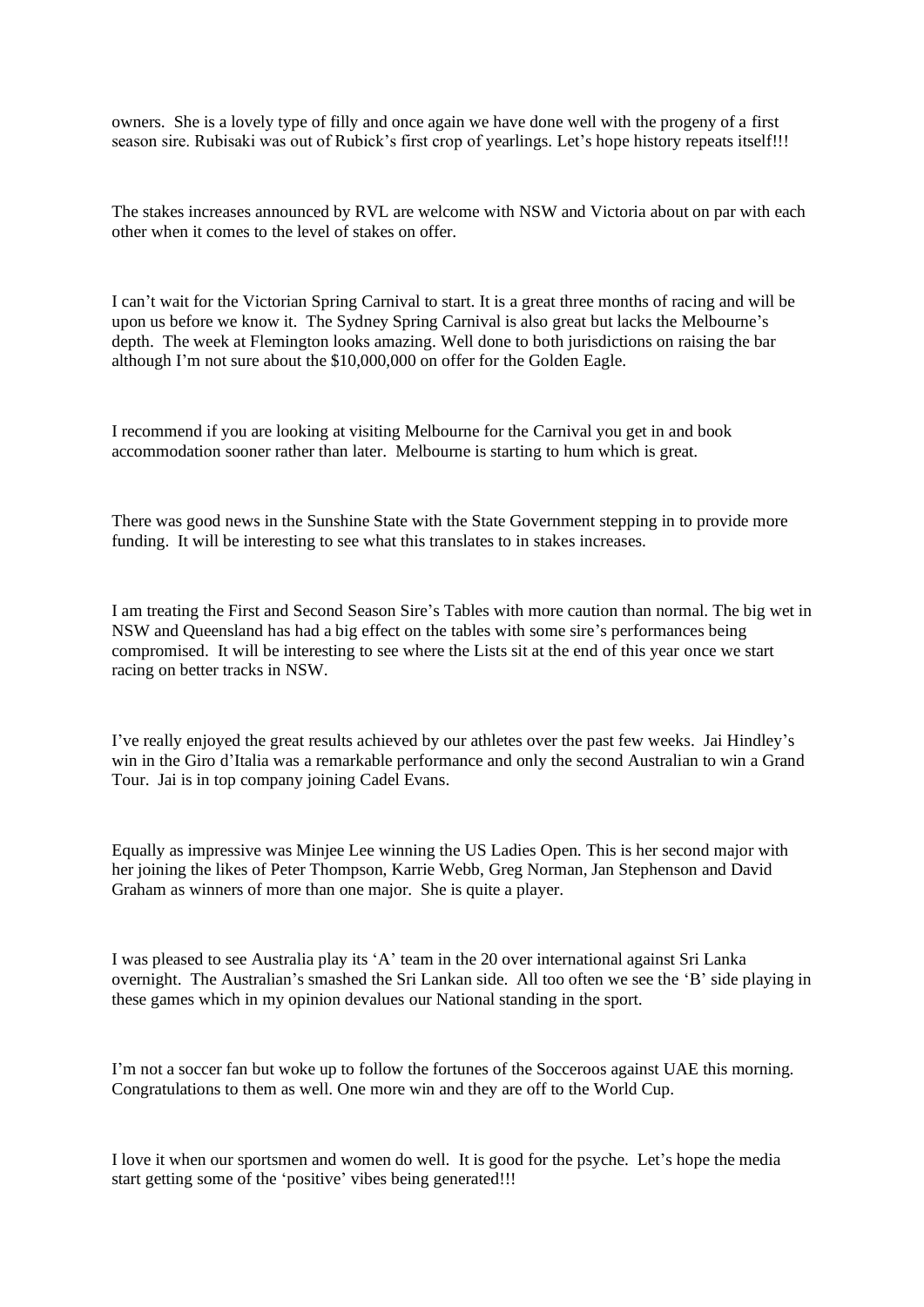## **YEARLINGS!!!**

We have done a great job purchasing weanlings and yearlings by First Season Sires. Look at this for a list:

| 2021 | <b>Birdies Galore</b> | Spieth                | Metropolitan winner unbeaten in two starts.                                                |
|------|-----------------------|-----------------------|--------------------------------------------------------------------------------------------|
| 2020 | <b>Xtremetime</b>     | <b>Extreme Choice</b> | Her sire's only stakes winning filly as a 2yo<br>from his first crop.                      |
| 2019 | <b>Miss Divine Em</b> | Super One             | Her sire's highest earning filly or mare.                                                  |
| 2018 | Rubisaki              | Rubick                | Rubick's highest earning filly or mare and<br>the winner of three of his six stakes races. |
|      | <b>Fituese</b>        | Deep Field            | Deep Field's most winning filly or mare                                                    |
|      |                       |                       | With seven wins incl two stakes races.                                                     |
| 2017 | <b>Zizzis</b>         | Sizzling              | Her sire's 2 <sup>nd</sup> highest earning filly or mare                                   |
|      |                       |                       | And winner of Adelaide Magic Millions.                                                     |
| 2016 | Casa De Lago          | Delago Deluxe         | Her sire's only stakes performer and 2 <sup>nd</sup><br>Highest earning filly or mare.     |

It is important to note with the exception of the sire Super One (2019), I only purchased one yearling by each sire in their first year.

On top of these recent syndications, we had success purchasing yearlings early by Fastnet Rock, Snitzel, More Than Ready, Flying Spur, Sequalo, Strategic, Commands, Street Cry, Foreplay, Magic Albert, Encosta De Lago and Husson just to name a few.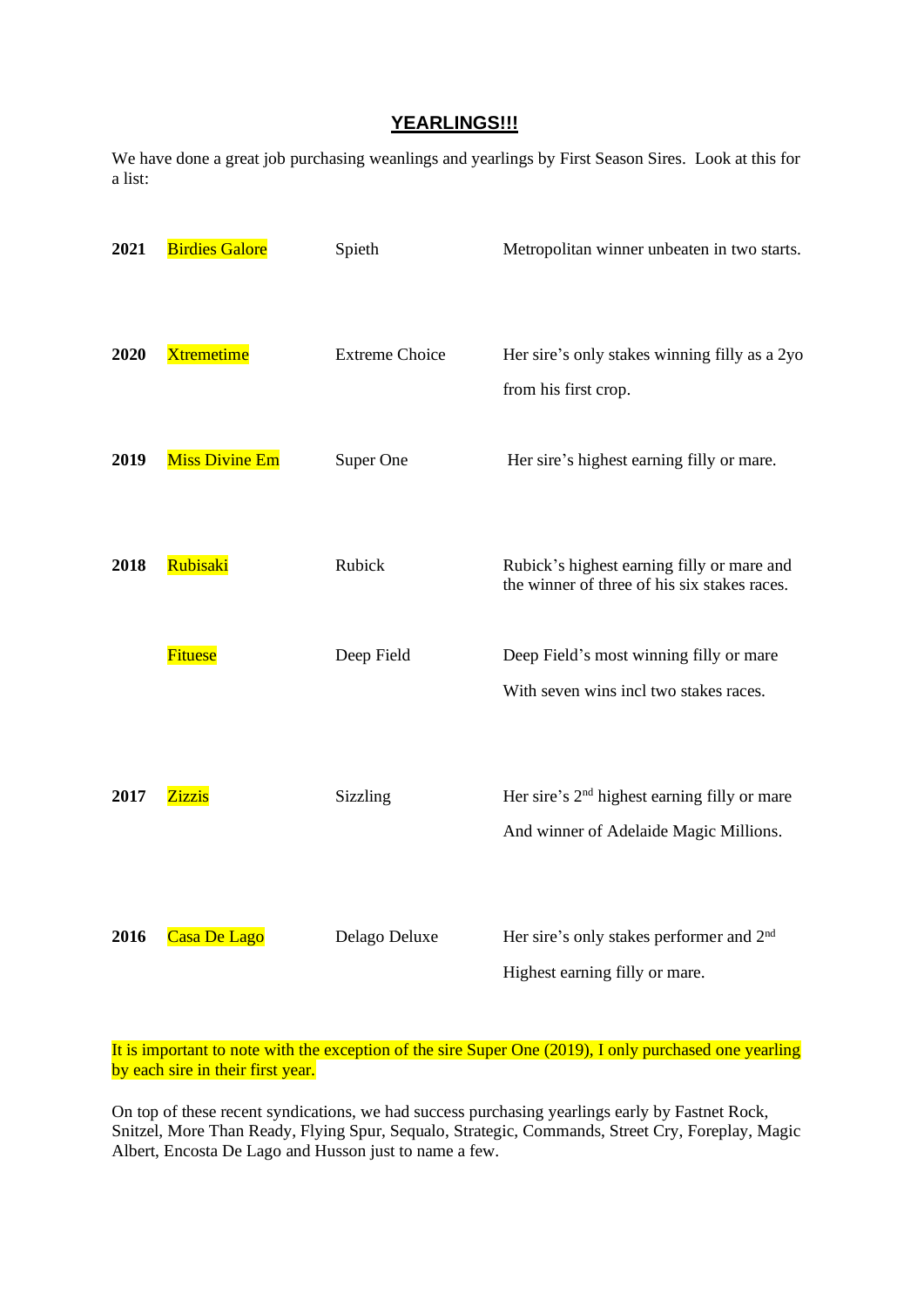Currently I have shares available in two yearlings by First Season Sires. These are a filly by Trapeze Artist and filly by Brave Smash.

The Trapeze Artist heads to Patrick Payne and the Brave Smash to Kris Lees who trained the sire.

I have a high opinion of both sires with these two fillies having been well received.

I hope you find this information helpful.



**Trapeze Artist filly out of Earth Sky (NZ) 2020**- **Patrick Payne To Train 5% \$13,750 10% \$27,500**

I sat for two days waiting for this filly to come into the ring. Lot 486, a Trapeze Artist filly out of Earth Sky (NZ) was on top of my list and I was determined to get her. I paid \$220,000 for her which I'm certain will prove to be a great buy in the long run. I bought her from Widden Stud, one of our very best.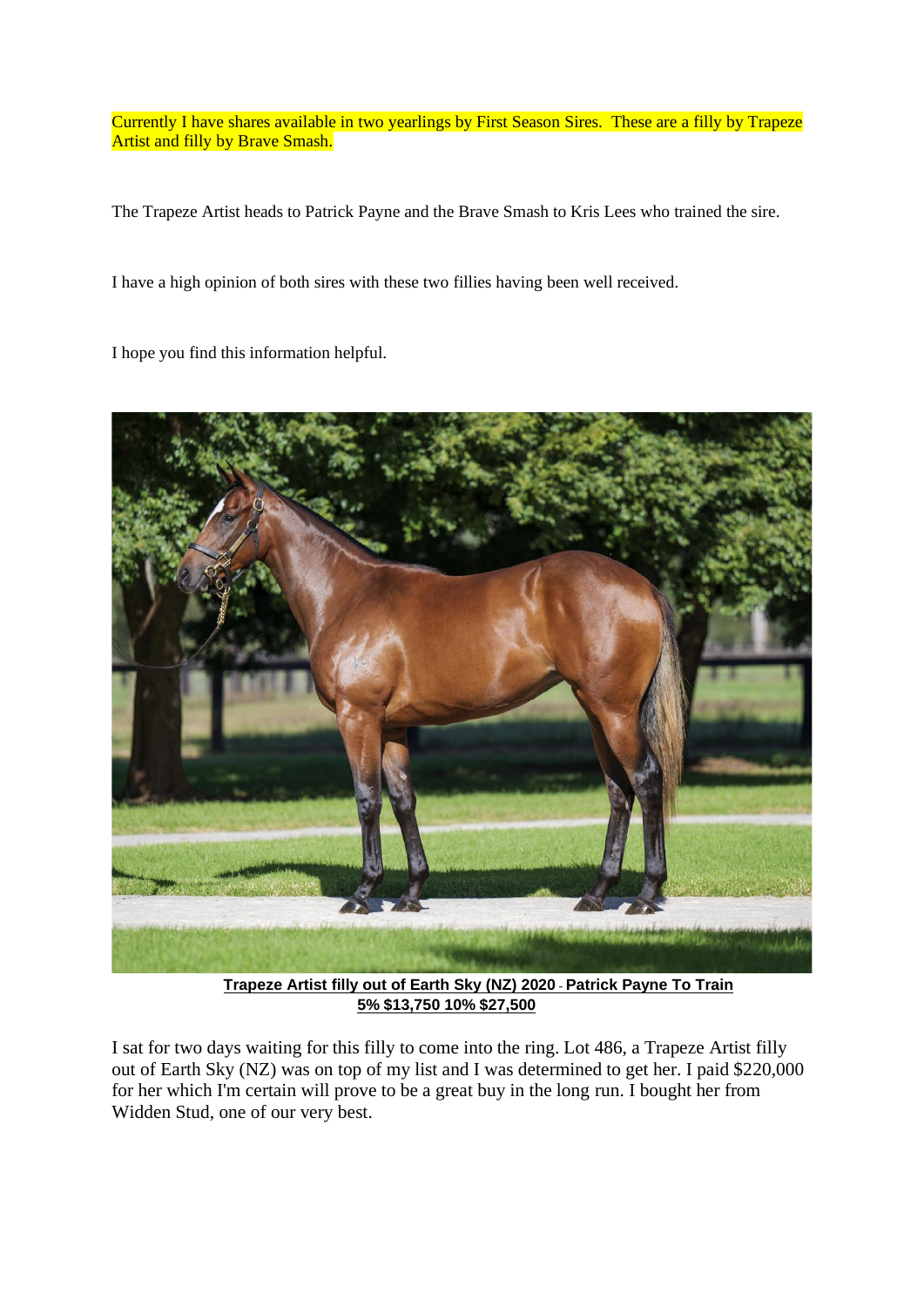Trapeze Artist was an outstanding racehorse winning four times at Group 1 level. Two of these wins, The All Aged Stakes and Canterbury Stakes were in course record time. He was a 2yo winner and placed 2nd in The Everest. He was the fastest horse of his generation. He comes from as good a female line as you are likely to find with his dam a  $1/2$  sister to The Group 1 winner Crawl.

I love the 2nd dam is by Bletchingly. Other good horses on the page include Old Man, Marching, Gait, Boardwalk Angel, Coogee Walk and Country Walk. The fact he found a home at stud at Widden Stud is a great advertisement to Trapeze Artist's potential. Widden is one of our very best studs with over 150 years of breeding superior horses.

I love buying yearlings by first season sires. Some examples are Rubisaki by Rubick, Fituese by Deep Field, Zizzis by Sizzling, Xtremetime by Extreme Choice, Miss Divine Em by Super One, Casa De Lago by Delago Deluxe, Under Command by Commands and Mislaid by Encosta De Lago.

This filly's dam Earth Sky is by Pins by Snippets giving the pedigree a double cross to Snippets. She is a 1/2 sister to the outstanding race mare and Group 1 winner Allez Wonder and Group 3 winner Pretty Pins. Another sister threw the Group 1 winner and sire Tivaci. This is a serious page.

I have had good success with this family syndicating the first six foals out of the stakes winning mare Amphritite who is out of a 1/2 sister to the 2nd dam, the Perth Cup winner Luna Tudor. These six horses all won. Sea Coral won seven races, Hyginus won two, Ohmygod won three, Tigerish won five, Poussin won two and Invincible Me won five races.

These were handy horses with Hyginus being one of the most talented horses I have syndicated. Sadly, foot problems held him back from going to the level he should have.

This filly will head to Patrick Payne. She is a ripper and I expect her to run early. Could she win the Blue Diamond? I don't know but she will be given every chance.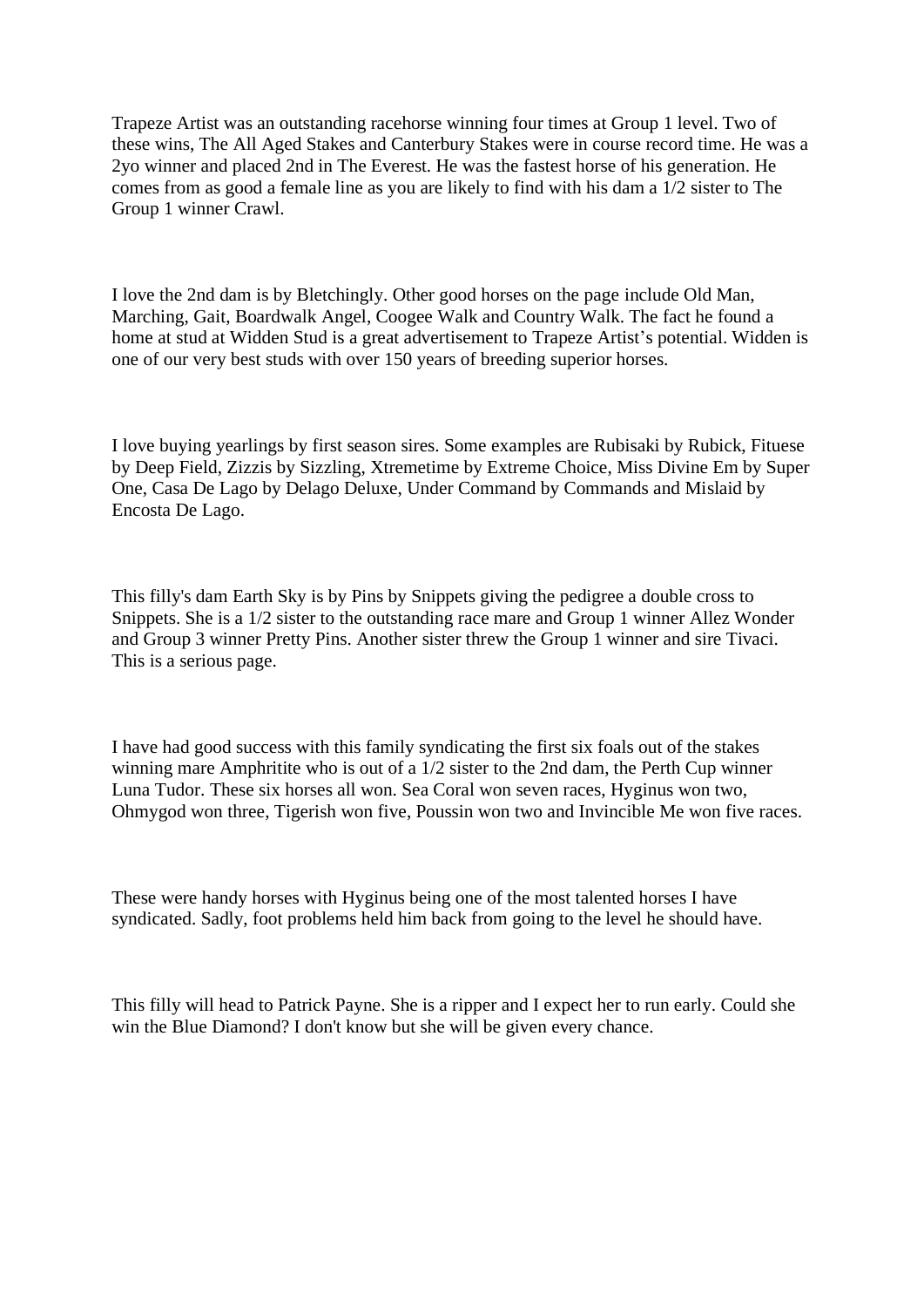

 **Brave Smash (JPN) out of Rambla De Flores filly 2020 Kris Lees to Train – 5% Shares \$4,950**

I went to the Magic Millions Gold Coast March Sale to purchase this filly if she ticked all our boxes. She did this and more. She vetted out without any issues. The filly has a terrific presence and I fell in love with her the moment I inspected her.

Brave Smash presents a different profile to the other Japanese horses standing in Australia. Firstly, he was a fast precocious 2yo winning twice. He was trained as a stayer as a young horse in Japan but once he came to Australia was eventually trained as a sprinter winning the Group 1 MVRC Manikato Stakes and MRC Futurity Stakes. He was also placed twice in Victoria's top sprint, The VRC Newmarket Stakes and was 3rd in the ATC Everest. These are amongst our best sprint races.

I first started to take notice of them at the Magic Millions National Weanling Sale last year where I purchased a colt by Brave Smash out of the More Than Ready mare, More For Me. He has developed into a stunning horse and is with Lewis Page being broken in. Lewis is an excellent judge and has given the colt a high rating.

I was keen to secure another Brave Smash yearling at the earlier sales this year but the ones I liked were bringing more than I was prepared to pay for them. They fetched up to \$260,000 at the Gold Coast Magic Millions in January.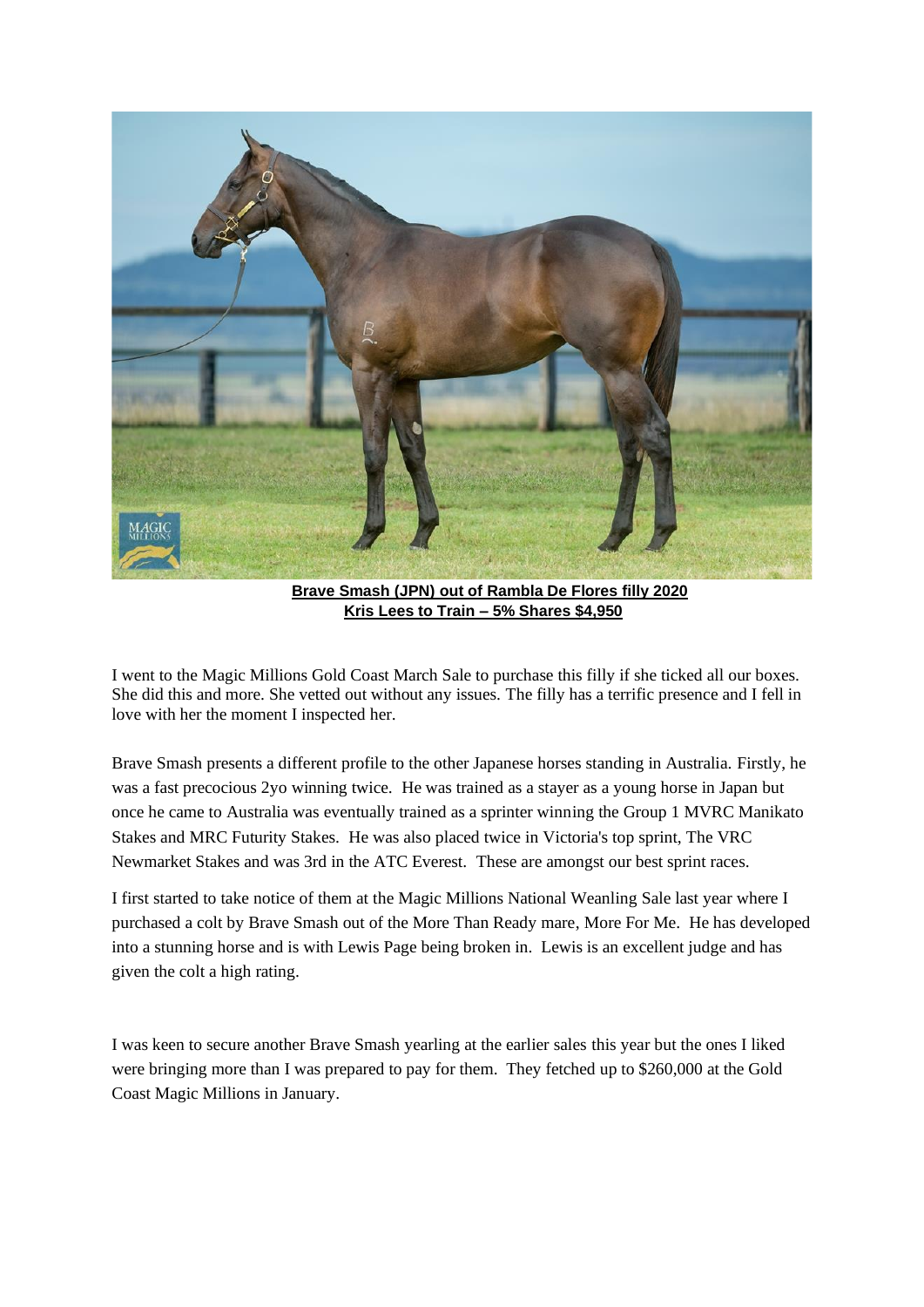This filly is out of the Street Cry mare Rambla De Flores. I purchased the first foal out of the mare at the 2020 Magic Millions National Sale. John Thompson trains her with her being by Pariah. She has come along nicely without any pressure being applied to her. I like Pariah but they were never going to be early 2yo's.

Street Cry is one of the world's great sires and broodmare sires. Street Cry is the sire of the great mare Winx.

As a broodmare sire Street Cry has had a massive impact here in Australia with the Group 1 winners September Run, Con Te Partiro, Farnan, Pounami, Cascadian, Lyre, and Daumier being out of his daughters. In total there have been 182 stakes horses out of his daughters. This is out of 1637 starters. Any strike rate above 10% is exceptional.

Rambla De Flores is out of the stakes winning Anabaa mare Great Anna with the 3<sup>rd</sup> dam being the Sir Stristram stakes winning mare Great Vintage. She won the Group 2 Herbert Power Stakes and was placed 4<sup>th</sup> in the Melbourne Cup.

She is a ¾ sister to Riverina Charm which won four Group 1 races in the STC Rosehill Guineas, VRC 1000 Guineas, STC Canterbury Guineas, AuRC NZ Stakes. She was also placed in rtaces like the VRC Oaks, AJC Surround Stakes and AJC Flight Stakes.

This filly comes from a great running family and heads to Kris Lees who trained Brave Smash.